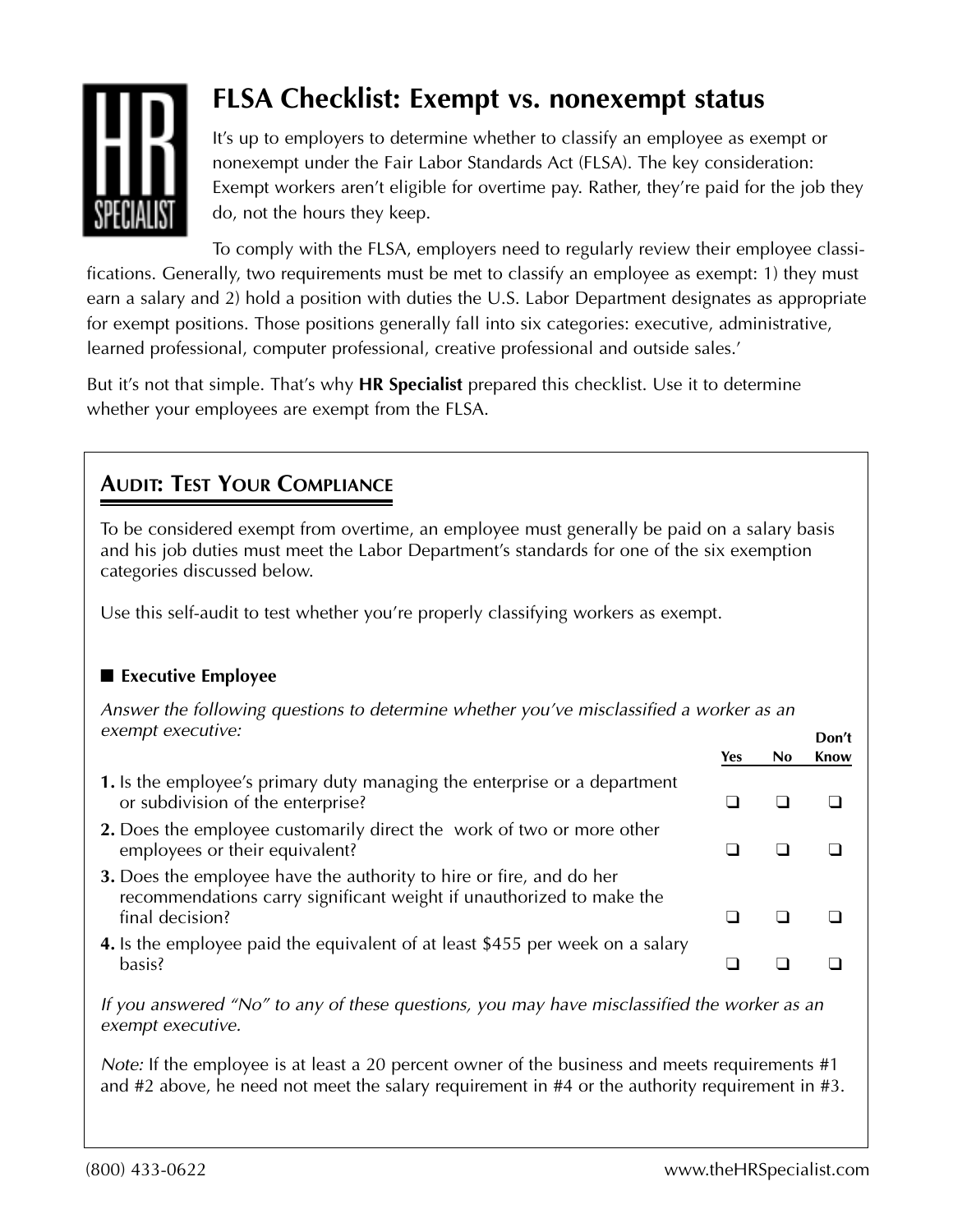#### ■ **Administrative Employee**

*Answer the following to determine whether a worker is misclassified as an exempt administrative* employee: **Don't** 

- **1.** Is the employee's primary duty performing office or non-manual work directly related to the management or general business operations of the employer or the employer's customers? **❑❑❑**
- **2.** Does the employee exercise discretion and independent judgment with respect to matters of significance? That is, does he evaluate and compare possible courses of action and then make a decision or recommendation after considering the various possibilities? **❑❑❑**
- **3.** Is the employee paid the equivalent of at least \$455 per week on a salary basis? **❑❑❑**

*If you answered "No" to any of these questions, the employee may be misclassified as exempt administrative.*

### ■ **Learned Professional Employee**

*Answer the following to determine whether a worker is misclassified as an exempt learned professional:* **Don't** 

|                                                                                                                                                                                                                       | Yes | Don't<br><b>Know</b> |
|-----------------------------------------------------------------------------------------------------------------------------------------------------------------------------------------------------------------------|-----|----------------------|
| 1. Is the employee's primary duty to perform work requiring knowledge of<br>an advanced type in a field of science or learning customarily acquired<br>by a prolonged course of specialized intellectual instruction? |     |                      |
| 2. Is the advanced knowledge obtained by completing an academic course<br>of study resulting in a four-year college degree or leading to certification?                                                               |     |                      |
| 3. Is the employee paid the equivalent of at least \$455 per week on a salary<br>basis?                                                                                                                               |     |                      |

*If you answered "No" to any of these questions, the employee may be misclassified as an exempt learned professional. Exception: Those who've completed the educational requirements for a law or medical degree need not meet the minimum salary requirement. Also, teachers need not be certified or meet the minimum salary requirement to qualify as learned professionals.*

#### ■ **Creative Professional Employee**

*Answer the following to determine whether a worker is misclassified as an exempt creative professional:* **Don't** 

|                                                                                                                                                                                                    |     | Don't |
|----------------------------------------------------------------------------------------------------------------------------------------------------------------------------------------------------|-----|-------|
|                                                                                                                                                                                                    | Yes | Know  |
| 1. Is the employee's primary duty to perform work requiring invention,<br>originality or talent in a recognized field of artistic endeavor such as<br>music, writing, acting and the graphic arts? |     |       |
| 2. Does the work require more than intelligence, diligence and accuracy<br>(i.e., does it require "talent")?                                                                                       |     |       |

**Yes No Know**